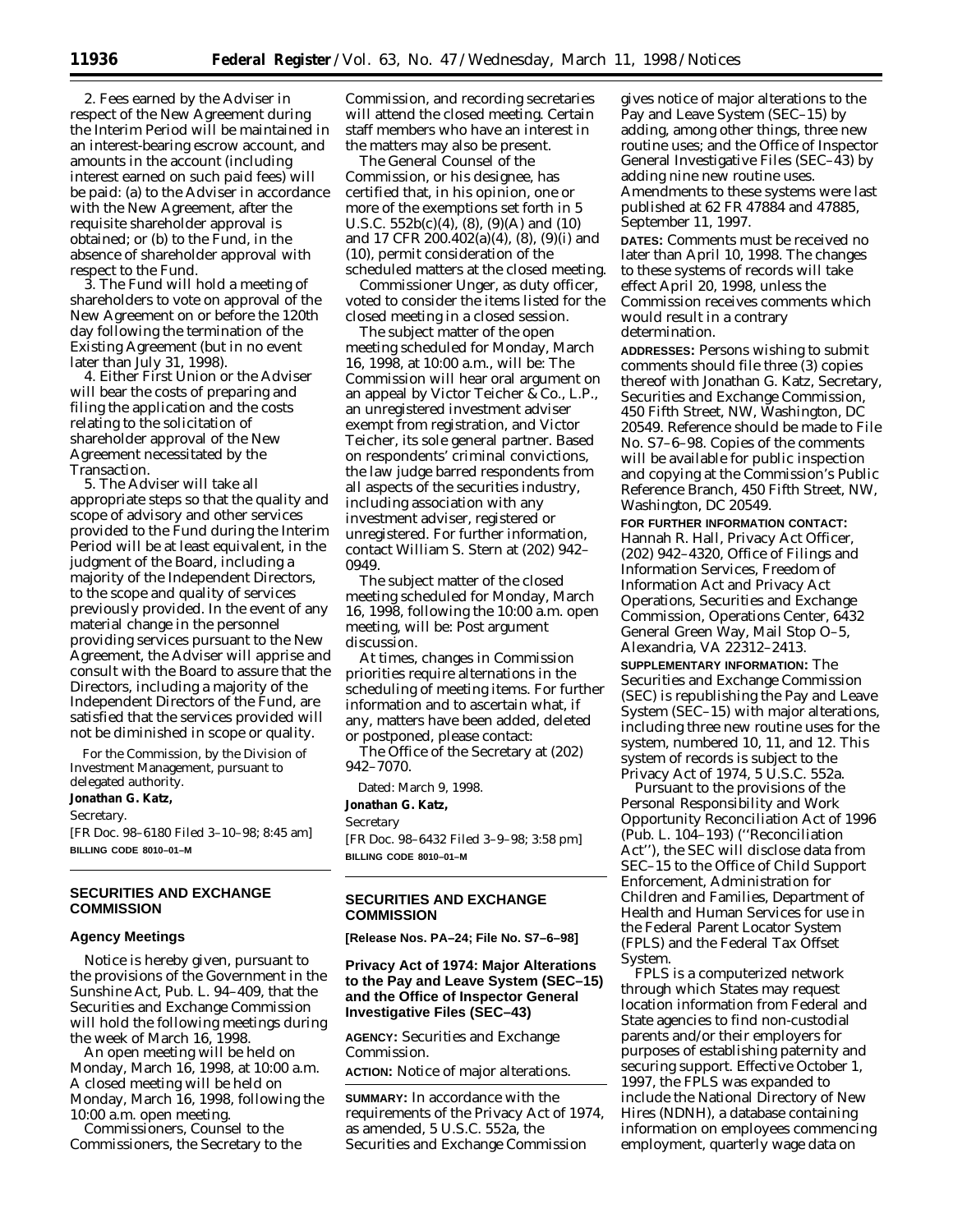private and public sector employees, and information on unemployment compensation benefits. The Reconciliation Act requires that all federal agencies transmit the applicable quarterly wage data to the NDNH by January 31, 1998. Effective October 1, 1998, the FPLS will be expanded to include a Federal Case Registry that will contain abstracts on all participants involved in child support enforcement cases. When the Federal Case Registry is instituted, its files will be matched on an ongoing basis against the files in the NDNH to determine if an employee is a participant in a child support case anywhere in the United States. If the FPLS identifies a person as being a participant in a State child support case, that State will be notified of the participant's current employer.

The data from SEC–15 to be disclosed by the SEC to the FPLS include: the employer's name and address, and the employee's name, addresses, social security number, date of birth, date of hire, and quarterly wages.<sup>1</sup> In turn, this data will be disclosed by the Office of Child Support Enforcement to the Secretary of the Treasury to verify claims for the advance payment of the earned income tax credit or to verify a claim of employment on a tax return. In addition, names and social security numbers submitted by the SEC to the FPLS will be disclosed by the Office of Child Support Enforcement to the Social Security Administration for verification to ensure that the social security number provided is correct.

Additional changes proposed for SEC–15 include setting forth the purpose for the system and designating the existing routine uses by adding numbers 1 through 9 to the currently unnumbered paragraphs.

Further, the SEC is revising the Office of Inspector General Investigative Files (SEC–43) to add nine new routines uses, numbered 10 through 18. These new routine uses will assist the Office of Inspector General in carrying out its statutory mission of preventing, detecting, and reporting instances of fraud, waste, abuse, and mismanagement in SEC programs and operations.

The altered system of records reports, as required by 5 U.S.C. 552a(r) of the Privacy Act, have been submitted to the Committee on Government Operations of the House of Representatives, the

Committee on Government Affairs of the Senate, and the Office of Management and Budget, pursuant to Appendix I to OMB Circular A–130, ''Federal Agency Responsibilities for Maintaining Records About Individuals,'' as amended on February 8, 1996.

SEC–15 is revised as follows:

# **SEC–15**

# **SYSTEM NAME**:

Pay and Leave System-SEC.

# **SYSTEM LOCATION**:

Securities and Exchange Commission, Operations Center, 6432 General Green Way, Mail Stop O–3, Alexandria, VA 22312–2413.

#### **CATEGORIES OF INDIVIDUALS COVERED BY THE SYSTEM**:

Records are maintained on all individuals employed by the SEC in the prior and current calendar year.

# **CATEGORIES OF RECORDS IN THE SYSTEM**:

Payroll, leave, attendance, and historical records on magnetic tape or disc, card, microfiche, printout and other miscellaneous forms (*i.e.*, W–4, retirement card).

## **AUTHORITY FOR MAINTENANCE OF THE SYSTEM**:

5 U.S.C. app. 21–89.

#### **PURPOSE(S)**:

These records are used to administer the pay and leave requirements of the Commission. These records may also be used to locate individuals for personnel research.

#### **ROUTINE USES OF RECORDS MAINTAINED IN THE SYSTEM, INCLUDING CATEGORIES OF USERS AND THE PURPOSES OF SUCH USES**:

These records and the information contained in these records may be used as follows:

1. To transmit any lawful compensation to an employee for time employed and/or special awards and allowances earned in the performance of official duties.

2. To compile tax withholding, retirement contributions and other types of deductions for transmission to designated authorized recipients (*e.g.*, charity, unions, etc.), other Federal agencies (*i.e.*, IRS, OPM, Treasury, etc.), State, or local taxing authorities.

3. To provide certain agencies (*i.e.*, OMB, GAO) documents in substantiation of agency expenditures for salaries and personnel benefits by an individual and/or by an Office within the Commission.

4. As a data source for management information for production of summary descriptive statistics and analytical studies in support of the function for

which the records are collected and maintained or for related financial or personnel management functions or manpower studies; may also be utilized to respond to general requests for statistical information (without personal identification of individuals) under the Freedom of Information Act or to locate specific individuals for financial or personnel research or related management functions.

5. Disclosure may be made to a congressional office from the record of an individual in response to an inquiry from the congressional office made at the request of that individual.

6. The information contained in this system of records will be disclosed to the Office of Management and Budget in connection with the review of private relief legislation as set forth in OMB Circular A–19 at any stage of the legislative coordination and clearance process as set forth in that circular.

7. To the Defense Manpower Data Center, Department of Defense, and to the U.S. Postal Service to conduct manual or computer matching programs for the purpose of identifying and locating payments and those debtors delinquent in their repayment of debts owed to the U.S. Government under certain programs administered by the Commission in order to collect the debts under the provisions of the Debt Collection Act of 1982 (Pub. L. 97–365) and the Cash Management Improvement Act Amendment (31 U.S.C. 3711, 3718) by voluntary repayment, or by administrative salary offset procedures.

8. To any other Federal agency for the purpose of effecting administrative or salary offset procedures against a person employed by that agency or receiving or eligible to receive some benefit payments from the agency when the Commission as creditor has a claim against that person.

9. To collection reporting agencies and credit bureaus for the purpose of disclosing or collecting payments from debtors. Disclosure of information about persons who are receiving Federal salaries or benefit payments and are delinquent in their repayment of debts owed to the U.S. Government under certain programs administered by the Commission may be made to other Federal agencies, but only to the extent of determining whether the person is employed by that agency and, if so, effecting administrative or salary offset procedures against the person.

10. To the Office of Child Support Enforcement, Administration for Children and Families, Department of Health and Human Services, Federal Parent Locator System (FPLS) and the Federal Tax Offset System for use in

<sup>&</sup>lt;sup>1</sup>To the extent that any of the data elements, such as the employee's addresses, date of birth, and date of hire, is needed from the Central Personnel Data File, which comprises the Commission's personnel files, the routine uses for this system of records are published in a government-wide system of records notice (OPM/GOVT–1).